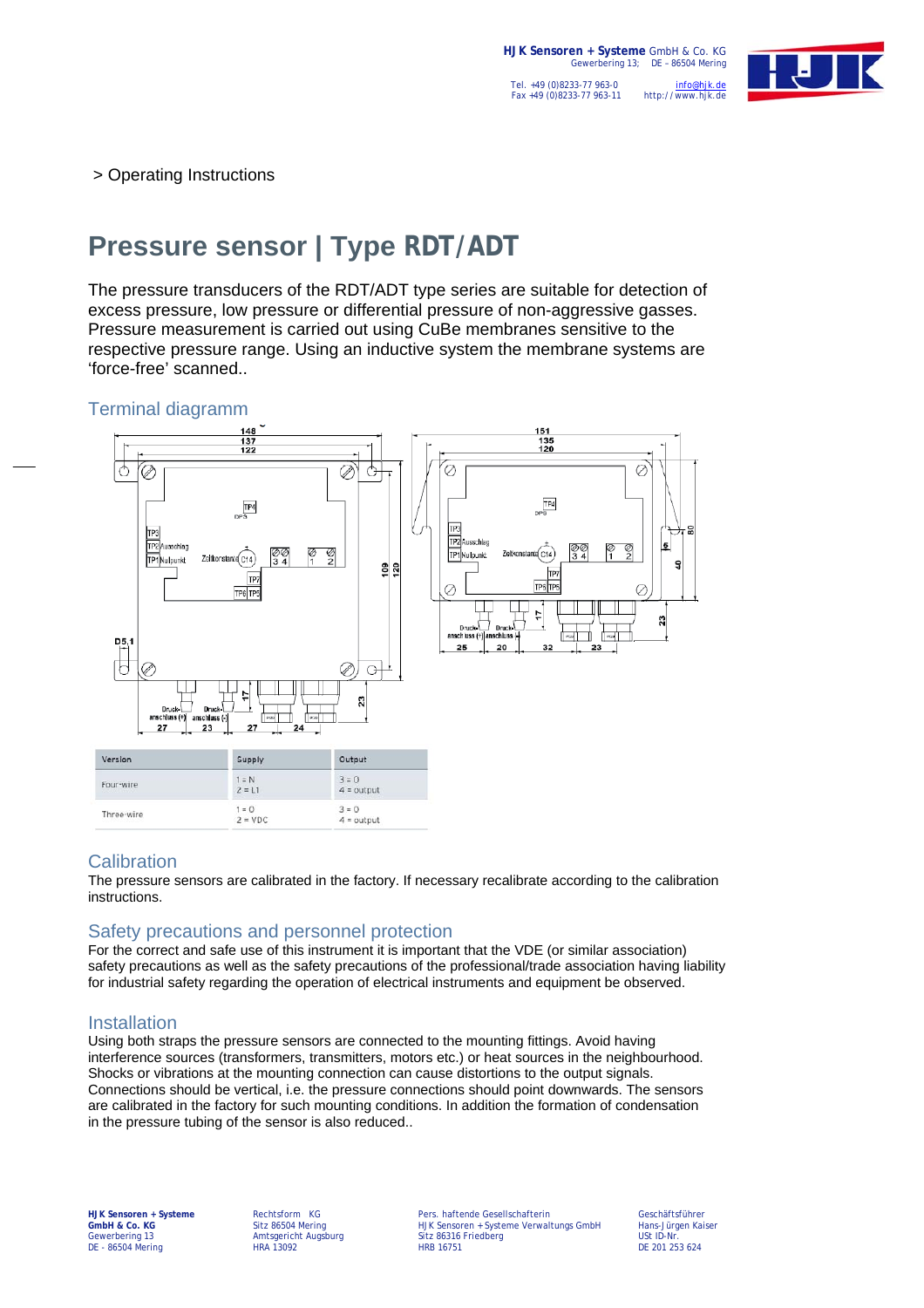# Preparations before operation

Prior to operation remove the housing cover. Electrical connections are made using terminal connections. Take care when connecting the power supply. Do not connect the power supply to the output connectors. Instruments with a DC power supply are reverse-connect protected. The output signal of the sensors is short-circuit protected.

Four-wire system (AC-supply; power supply range see on type label):

| Supply           | Output                                         |
|------------------|------------------------------------------------|
| Terminal $1 = N$ | Terminal $2 = \pm 1$                           |
| Terminal $3 = 0$ | Terminal $4 =$ output A,<br>current or voltage |

Three-wire system (DC-supply; power supply range see on type label):

| Supply           | Output                                       |
|------------------|----------------------------------------------|
| Terminal $1 = 0$ | Terminal $2 = VDC$                           |
| Terminal $3 = 0$ | Terminal 4 = Output A.<br>current or voltage |

After switching on the power supply the output signal can be measured. Variations in the output signals may be due to two possible causes:

1) The warm-up time of the sensor is about one hour. After this period the sensor signal should be stable for zero differential pressure and constant ambient temperature.

2) For small pressure ranges a measurable zero-point shift due to ambient conditions can occur. This error can be corrected for by adjusting the zero-point potentiometer of the sensor after the warm-up time is completed. (Set the output signal of the sensor with both pressure inputs open to the nominal value).

## Connection the pressure to be measured

The pressure to be measured should be connected to the "+" input. APS sensors (absolute pressure) have only one pressure connection. Do not blow into this pressure connection. This can damage or destroy measuring cells for pressures up to 100 hPa.

## Transport and storage

Ambient storage temp. range: -10 °C to + 70 °C For transport make sure that both pressure inputs of differential pressure sensors are open. Air transport of absolute pressure sensors should only be done in pressure compensated cabin.

## Calibration instructions

Use the following tools for calibration of the pressure sensor:

| Reference pressure:    | Precision manometer, digital manometer, DPC-pressure calibtraor;<br>for APS use absolute pressure reference |
|------------------------|-------------------------------------------------------------------------------------------------------------|
| Pressure source:       | Pumps, bellows or DCP-pressure calibrator                                                                   |
| Supply:                | Depending on the pressure measuring transducers                                                             |
| Measuring instruments: | Multimeter to measure the output current or voltage signals                                                 |

## Calibration of type RDT

1. Connect the correct power supply between terminals 1 and 2.

2. Connect the multimeter to measure the output signals (current or voltage) between terminals 3 and 4

3. Wait for the sensor to warm-up (ca. 1 hour)

4. To adjust the zero-point both pressure inputs must be open. Using the trimmer TP1 set the display of the multimeter to 0 Volt (for current output 0 (4) mA).

5. To adjust the full-scale defl ection using a T-connector apply the rated pressure to the pressure connection of the sensor, the pressure source and the pressure reference. Using the trimmer TP2 set the display of the multimeter to 10 Volt (for current output 20 mA).